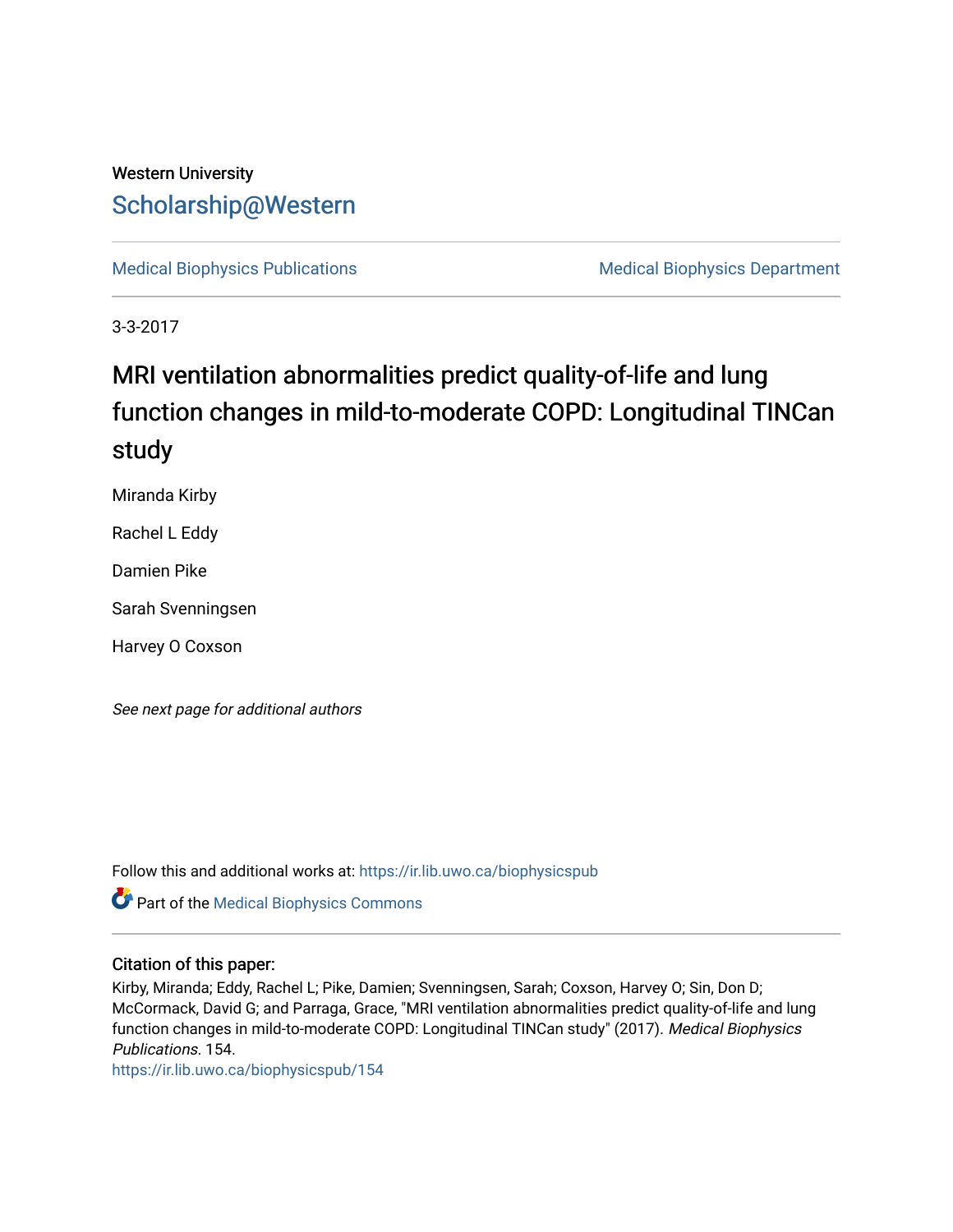## Authors

Miranda Kirby, Rachel L Eddy, Damien Pike, Sarah Svenningsen, Harvey O Coxson, Don D Sin, David G McCormack, and Grace Parraga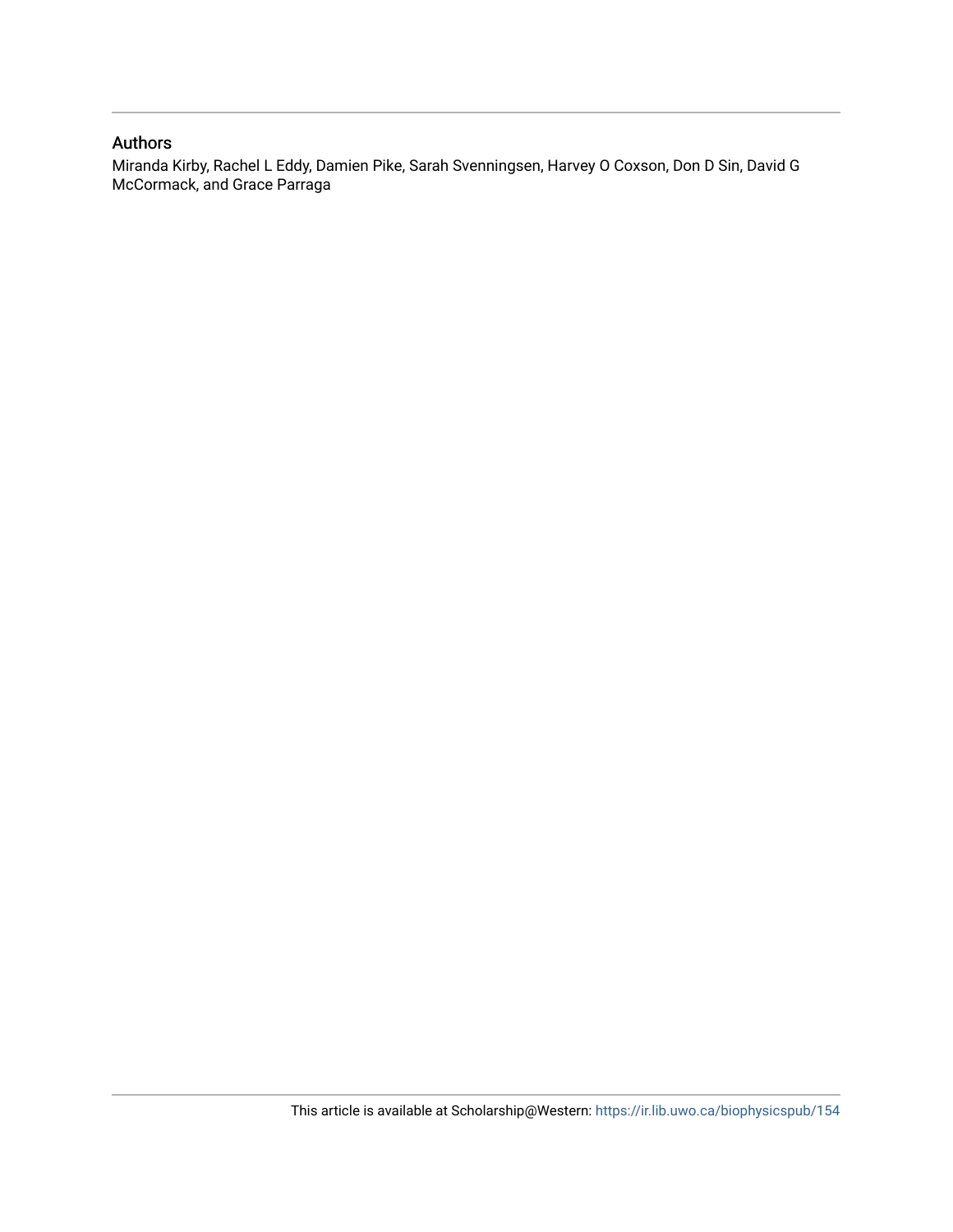# <span id="page-2-0"></span>RESEARCH LETTER

# MRI ventilation abnormalities predict quality-of-life and lung function changes in mild-tomoderate COPD: longitudinal TINCan study

### ABSTRACT

COPD biomarkers are urgently required for clinical trials of new therapies. We evaluated the longitudinal change and relationship of MRI and CT biomarkers of COPD with St. George's Respiratory Questionnaire (SGRO) and FEV<sub>1</sub> worsening over 30 months. Among imaging biomarkers, only the longitudinal change in MRI ventilation defect percent (VDP) was greater in ever-smoker (n=34/p<0.05) and COPD (n=48/p<0.0001) subgroups compared with never-smokers (n=42). Only the longitudinal change in VDP was correlated with change in SGRQ (r=0.26/p=0.03), and only baseline VDP predicted longitudinal change in SGRQ>minimum clinically important difference (p=0.047) in mild-to-moderate COPD. These data strongly support the use of MRI intermediate endpoints in COPD studies. Trial Registration Number NCT02723474; Status: Recruiting.

#### INTRODUCTION

COPD is a growing public health problem projected to overwhelm healthcare systems. $<sup>1</sup>$  $<sup>1</sup>$  $<sup>1</sup>$  This is motivating the develop-</sup> ment of new, sensitive COPD biomarkers that can be used in clinical trials as intermediate study endpoints.

CT biomarkers of emphysema (15th percentile of the CT density histogram,  $HU<sub>15%</sub>$ ) and airways disease (wall thickness of airways with 10 mm internal perimeter, Pi10) have shown promise for providing prognostic information.[2](#page-4-0) Although recent  $data<sup>3</sup>$  $data<sup>3</sup>$  $data<sup>3</sup>$  showed that the change in CT emphysema may be used to estimate the efficacy of therapy in patients with α-1-antitrypsindeficiency, thus far none of the currently developed CT biomarkers have been shown to reflect changes in outcomes that are important to patients with COPD. MRI with inhaled noble gases provide highly sensitive and unique microstructural and functional information in COPD.<sup>[4](#page-4-0)</sup> MRI biomarkers of COPD are highly reprodu- $cible<sub>5</sub>$  $cible<sub>5</sub>$  $cible<sub>5</sub>$  are associated with COPD out-comes<sup>[6](#page-4-0)</sup> and detect changes with greater sensitivity and before disease-related changes can be detected by CT or  $FEV_1$ .<sup>[7](#page-4-0)-9</sup>

Here we evaluated longitudinal changes in both CT and MRI measurements of COPD. Based on previous longitudinal

results, $810$  we hypothesised that <sup>3</sup>He MRI biomarkers would predict quality-of-life and  $FEV<sub>1</sub>$  changes in COPD, and that longitudinal changes in MRI biomarkers would be correlated with changes in COPD quality-of-life measures.

#### **METHODS**

The Thoracic Imaging Network of Canada (TINCan) was a single centre, prospective longitudinal study. Participants aged 40–85 years that were never-smokers, current/ex-smokers without airflow



Figure 1 MRI ventilation and apparent diffusion coefficient (ADC) maps as well as CT density masks (<-950 HU in yellow) for representative ever-smoker, mild (GOLD I) and severe (GOLD III) COPD participants at baseline and follow-up. Ever-smoker (BL/FU): 72/75-year-old female ex-smoker, FEV<sub>1</sub>=96/94%<sub>pred</sub>, FEV<sub>1</sub>/FVC=88/85%, DL<sub>CO</sub>=54/62%<sub>pred</sub>, VDP=5/6%, ADC=0.34/0.35 cm<sup>2</sup>/s, LAA<sub>950</sub>=1/2%, HU<sub>15%</sub>=−899/−901 HU. Mild COPD (BL/FU): 76/78-year-old male ex-smoker,  $FEV_1 = 77/75\%_{pred}$ ,  $FEV_1 / FVC = 57/58\%$ ,  $DL_{CO} = 70/87$ , VDP=8/14%, ADC=0.30/ 0.32 cm<sup>2</sup>/s, LAA<sub>950</sub>=2/3%, HU<sub>15%</sub>=-895/-914 HU. Severe COPD (BL/FU): 67/69-year-old female ex-smoker, FEV<sub>1</sub>=37/33%<sub>pred</sub>, FEV<sub>1</sub>/FVC=38/39%, DL<sub>CO</sub>=21/28%<sub>pred</sub>, VDP=34/44%, ADC=0.51/<br>0.52 cm<sup>2</sup>/s, LAA<sub>950</sub>=33/37%, HU<sub>15%</sub>=—974/—978 HU. BL, baseline; FU, follow-up; GOLD, Global Initiative for Chronic Obstructive Pulmonary Disease; VDP, ventilation defect percent.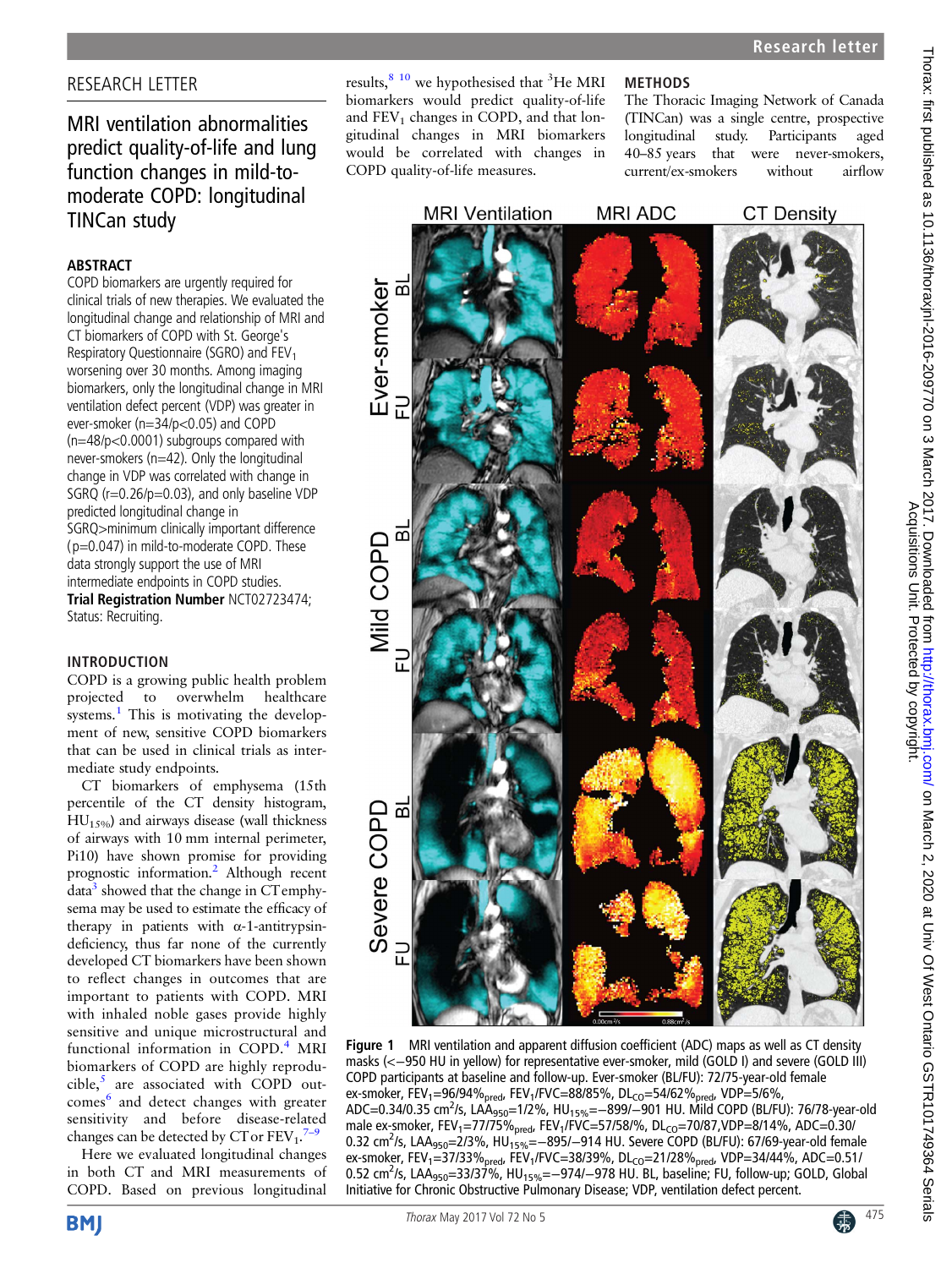limitation (ever-smokers) and COPD were enrolled. All participants underwent two visits prospectively planned 2.5 years apart. Details regarding the study participants, pulmonary function tests, imaging acquisition/ analysis and statistical analysis are provided in online [supplementary panel S1.](http://dx.doi.org/10.1136/thoraxjnl-2016-209770)

#### RESULTS

Baseline demographic and clinical characteristics for all 124 participants (n=42 neversmokers,  $n=34$  ever-smokers and  $n=48$ patients with COPD of which n=38 were mild to moderate) are provided in online [supplementary table S1](http://dx.doi.org/10.1136/thoraxjnl-2016-209770) and described in online [supplementary](http://dx.doi.org/10.1136/thoraxjnl-2016-209770) panel S2. The mean time between baseline and follow-up for all participants was  $29 \pm 5$  months.

[Figure 1](#page-2-0) shows representative baseline and follow-up MRI ventilation and apparent diffusion coefficient (ADC) maps as well as CT density masks for an ever-smoker, and patients with mild and severe COPD. The longitudinal changes in imaging biomarkers are described in online [supplementary](http://dx.doi.org/10.1136/thoraxjnl-2016-209770) panel S3 and summarised in online [supplementary](http://dx.doi.org/10.1136/thoraxjnl-2016-209770) [table S2 and](http://dx.doi.org/10.1136/thoraxjnl-2016-209770) figure S1; all COPD subjects and the mild-to-moderate subgroup were

evaluated separately. The magnitude of the longitudinal change was greater in ever-smoker (p<0.05), mild-to-moderate  $(p=0.001)$  and all COPD  $(p<0.0001)$  subgroups than in never-smokers for ventilation defect percent (VDP), but not for ADC, HU15% or Pi10.

The relationship between the longitudinal change in  $SGRQ$  and  $FEV<sub>1</sub>$  with the change in imaging measurements is shown in online [supplementary table S3](http://dx.doi.org/10.1136/thoraxjnl-2016-209770). The longitudinal change in SGRQ was significantly correlated with the longitudinal change in VDP (r=0.26, r<sup>2</sup>=0.09, p=0.03), but not for ADC,  $HU_{15\%}$  or Pi10.

Although the magnitude of the SGRQ change was not significantly greater at follow-up in any of the subgroups investigated (see online [supplementary](http://dx.doi.org/10.1136/thoraxjnl-2016-209770) fi[gure S1](http://dx.doi.org/10.1136/thoraxjnl-2016-209770)), the longitudinal SGRQ change>minimum clinically important difference (MCID) was reported in several COPD participants (24%). Table 1 and online [supplementary](http://dx.doi.org/10.1136/thoraxjnl-2016-209770) [table S4](http://dx.doi.org/10.1136/thoraxjnl-2016-209770) show the results of multivariate modelling for baseline imaging predictors of SGRQ change >MCID, as well as the annual and accelerated change in FEV<sub>1</sub>. In mild-to-moderate COPD, only

baseline VDP significantly predicted the longitudinal change in SGRQ>MCID (p=0.047). Both MRI and CT biomarkers significantly predicted annual (VDP/ p=0.003; ADC/p=0.02; Pi10/p=0.02) and accelerated  $FEV_1$  change (VDP/  $p=0.009$ ; ADC/  $p=0.004$ ; HU<sub>15%</sub> p=0.01; Pi10/p=0.03).

#### **DISCUSSION**

 $FEV<sub>1</sub>$  is still the most commonly used endpoint in COPD clinical trials which often require large sample sizes and long follow-up times to enable the detection of significant responses to therapy. Moreover, in clinical trials using CT, which may provide a more direct measurement of COPD pathology, there are a lack of studies showing that currently developed CT biomarkers reflect changes in patient-relevant outcomes. This motivated the development of TINCan—the first prospective study to longitudinally investigate both functional MRI and CT biomarkers as predictors of clinical outcomes in patients with COPD.

As might be expected due to the small sample size, the change in  $FEV<sub>1</sub>$  was not

|  |  |  | Table 1 Regression models for annual and accelerated FEV <sub>1</sub> change and change in SGRQ>MCID |
|--|--|--|------------------------------------------------------------------------------------------------------|
|--|--|--|------------------------------------------------------------------------------------------------------|

|                                      | Ever-smoker n=34             |         | Mild-to-moderate COPD n=38   |         | All COPD n=48                |         |
|--------------------------------------|------------------------------|---------|------------------------------|---------|------------------------------|---------|
|                                      | <b>Standardised estimate</b> | p Value | <b>Standardised estimate</b> | p Value | <b>Standardised estimate</b> | p Value |
| A. Change in SGRQ>MCID               |                              |         |                              |         |                              |         |
| Model 1: VDP                         | $-69.28$                     | 0.41    | 0.82                         | 0.047   | 0.97                         | 0.02    |
| FEV <sub>1</sub>                     | $-12.28$                     | 0.46    | 0.07                         | 0.89    | 0.15                         | 0.72    |
| Model 2: ADC                         | 0.56                         | 0.26    | 1.08                         | 0.07    | 0.53                         | 0.11    |
| $FEV1$ % <sub>pred</sub>             | $-0.88$                      | 0.32    | $-0.72$                      | 0.14    | $-0.30$                      | 0.35    |
| Model 3: $HU_{15\%}$                 | $-0.99$                      | 0.11    | $-2.83$                      | 0.06    | $-1.89$                      | 0.01    |
| $FEV1$ <sub>%pred</sub>              | $-0.87$                      | 0.30    | 0.02                         | 0.97    | 0.06                         | 0.89    |
| Model 4: Pi10                        | 0.40                         | 0.36    | 0.03                         | 0.95    | $-0.13$                      | 0.65    |
| $FEV1$ % <sub>pred</sub>             | $-0.78$                      | 0.31    | $-0.63$                      | 0.18    | $-0.45$                      | 0.16    |
| B. Annual change in FEV <sub>1</sub> |                              |         |                              |         |                              |         |
| Model 1: VDP                         | $-0.03$                      | 0.89    | $-0.58$                      | 0.003   | $-0.56$                      | 0.006   |
| FEV <sub>1</sub>                     | $-0.44$                      | 0.17    | $-0.45$                      | 0.04    | $-0.44$                      | 0.04    |
| Model 2: ADC                         | 0.25                         | 0.31    | $-0.40$                      | 0.02    | $-0.43$                      | 0.007   |
| $FEV1$ % <sub>pred</sub>             | $-0.45$                      | 0.14    | $-0.15$                      | 0.44    | $-0.23$                      | 0.16    |
| Model 3: $HU_{15\%}$                 | 0.15                         | 0.47    | 0.23                         | 0.27    | 0.32                         | 0.09    |
| $FEV1$ % <sub>pred</sub>             | $-0.41$                      | 0.19    | $-0.11$                      | 0.61    | $-0.17$                      | 0.32    |
| Model 4: Pi10                        | $-0.01$                      | 0.95    | $-0.43$                      | 0.02    | $-0.35$                      | 0.03    |
| FEV <sub>1</sub> % <sub>pred</sub>   | $-0.45$                      | 0.15    | $-0.19$                      | 0.34    | $-0.17$                      | 0.31    |
| C. Change in $FEV_1 > 40$ mL/year    |                              |         |                              |         |                              |         |
| Model 1: VDP                         | $-0.34$                      | 0.16    | 1.26                         | 0.009   | 0.98                         | 0.007   |
| FEV <sub>1</sub>                     | 0.42                         | 0.24    | 0.65                         | 0.11    | 0.59                         | 0.08    |
| Model 2: ADC                         | $-0.15$                      | 0.58    | 1.07                         | 0.004   | 0.75                         | 0.007   |
| $FEV1$ % <sub>pred</sub>             | 0.29                         | 0.39    | 0.20                         | 0.53    | 0.17                         | 0.50    |
| Model 3: $HU_{15\%}$                 | $-0.45$                      | 0.09    | $-1.12$                      | 0.01    | $-1.12$                      | 0.006   |
| $FEV1$ % <sub>pred</sub>             | 0.19                         | 0.58    | 0.19                         | 0.55    | 0.27                         | 0.31    |
| Model 4: Pi10                        | 0.02                         | 0.91    | 0.55                         | 0.03    | 0.38                         | 0.07    |
| $FEV1$ % <sub>pred</sub>             | 0.28                         | 0.39    | 0.05                         | 0.85    | 0.07                         | 0.76    |

Models adjusted for age, sex, body mass index, smoking status and pack-years.

ADC, apparent diffusion coefficient; MCID, minimum clinically important difference; VDP, ventilation defect percent.